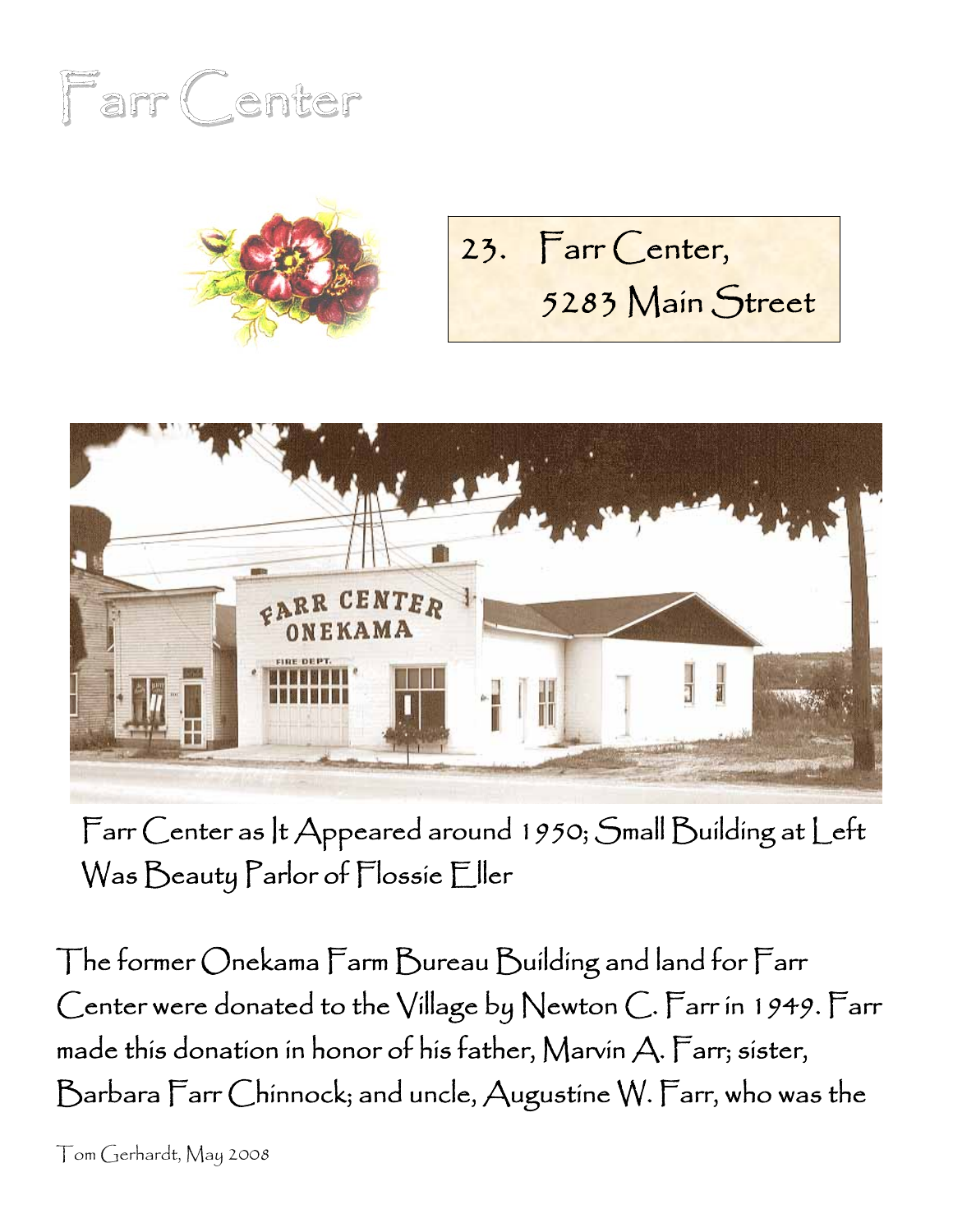first president of Onekama when Village Government was organized in 1891. Although a date for the original construction of the Farm Bureau Building has not been determined, an addition to the structure was announced in 1923 for the new poultry, egg, and cream buying station of this firm, which handled produce from local farms. The property was deeded to the Village in 1950 for use as general offices, and a Council chamber, a firehouse, and a community center. Initial alterations were made to the structure; and by the Manistee County Courthouse fire of February 23, 1950, a firetruck for use in the Village and the Township was in the building and ready for the call that was received for assistance with this major conflagration.



1950 Firetruck of Onekama Township Fire Department at Department's Fiftieth Anniversary